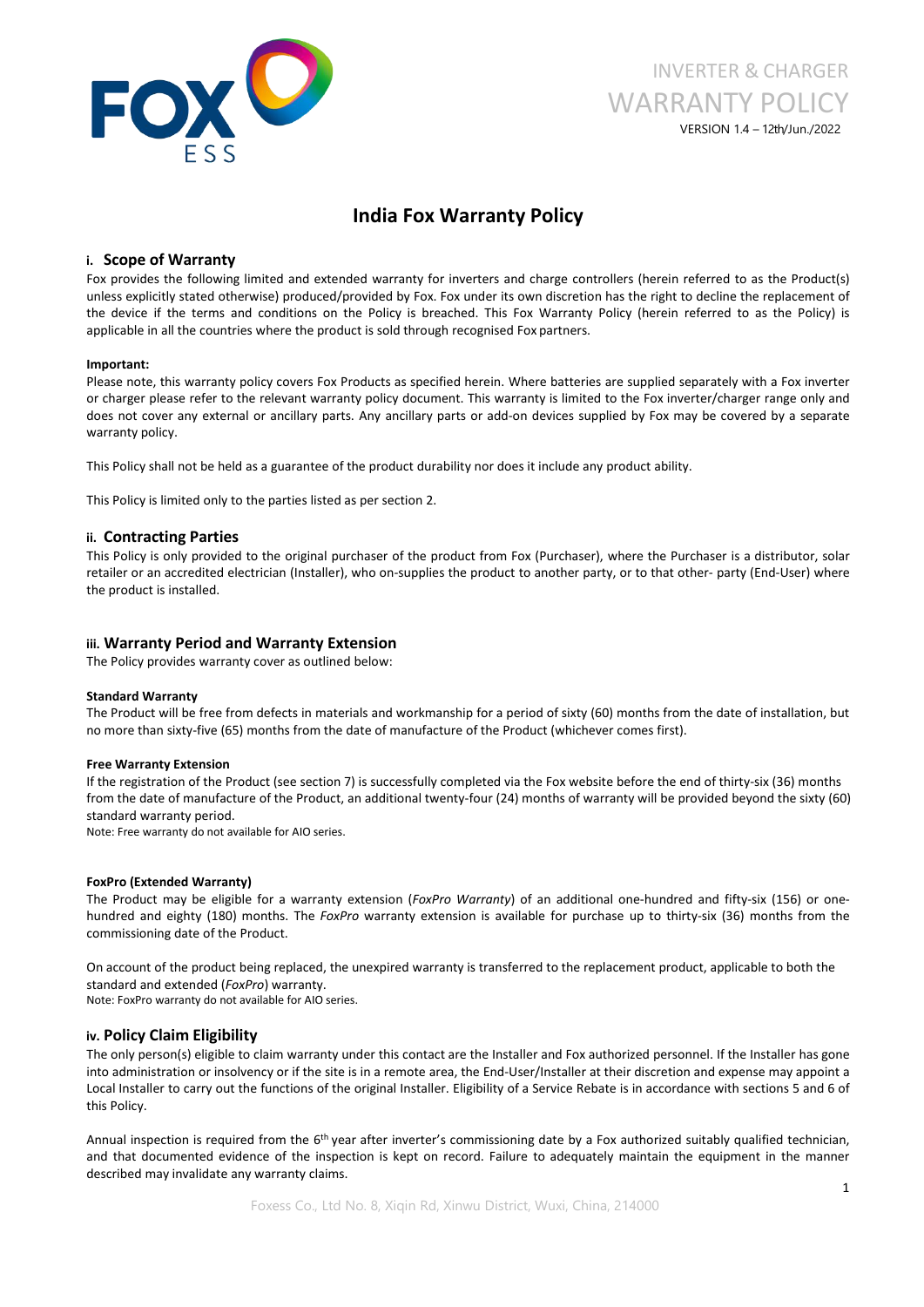

INVERTER & CHARGER WARRANTY POLICY

VERSION 1.4 –12th/Jun./2022

## **v. Limited Liability**

In the event of damages related to the causes listed below, no warranty claims will be acknowledged or accepted. Claims that relate to defects that are caused by the following factors are not covered by Fox's warranty obligations:

- Inadequate ventilation and circulation resulting in minimized cooling and natural air flow;
- Improper installation of the Product(s) and/or installation performed by a non-accredited Installer;
- Improper or noncompliant use, installation, commissioning, start up or operation;
- Improper wiring of the Product causing arching or damage of the Product or its parts;
- Improper use or misuse of the Product(s) by the Installer or End-User e.g. damage resulting from dropping the Product during installation;
- Use of improper connectors, e.g. where the Installer has installed the Product with different brand and/or model of connectors other than those supplied with the Product;
- Damage of the Product(s) that originate from other parts of the system;
- Force majeure (storm damage, lightning strike, overvoltage, fire, thunderstorm, flooding etc.)
- Damage that occurred during the transportation of the Product(s);
- Flaws that do not adversely affect the proper functioning of the product(s), e.g. cosmetic issues, wear and tear;
- Unauthorized repair and reinstallation of the Product(s);
- Where the Installer has not followed the warranty claim process and detailed in section 9, and/or proper evidence of the fault and/or test carried out on site has not been provided to Fox;
- Failure to follow the safety regulations and/or operating instructions in respect to the Product(s) operating manual.

Where authorized Fox personnel verify that the claim is valid and the Product is faulty owing to defects from materials and workmanship, Fox under its discretion will:

- repair of the product on site or at a designated Fox office or service centre;
- provide the closest Product within its current range of products for the replacement of the faulty or damaged Product.

The replacement Product(s) may differ in the specification and size within parameters deemed reasonable by Fox. Fox may replace parts with refurbished parts.

#### **vi. Exclusions**

This Policy does not cover the components that were not initially sold by Fox as a part of the system. This also includes components of the system sourced by the End-User or Installer that may be of the same manufacturer and/or model as the one provided by Fox.

#### **vii.Registration**

It is recommended that all Products are registered in order that they qualify under the terms of this Policy and to qualify for the free warranty extension. Warranties should be registered within thirty-six (36) months of installation, however it is recommended that they are registered no more than six (6) weeks following the successful installation and commissioning of the Product where possible. The information required at the point of registration via the Fox website is asfollows:

- **1.** Product model
- 
- 
- 
- **2.** Product serial number<br>**3.** Installation date<br>**4.** Customer name<br>**5.** Installation postal/zip code
- **6.** Full installation address
- **7.** Name of installation company

### **viii. Warranty Claim Process**

It is the duty of the Installer to contact Fox in the event of a fault with the following information.

Name of the Installer: Product Model No: Fault Code: